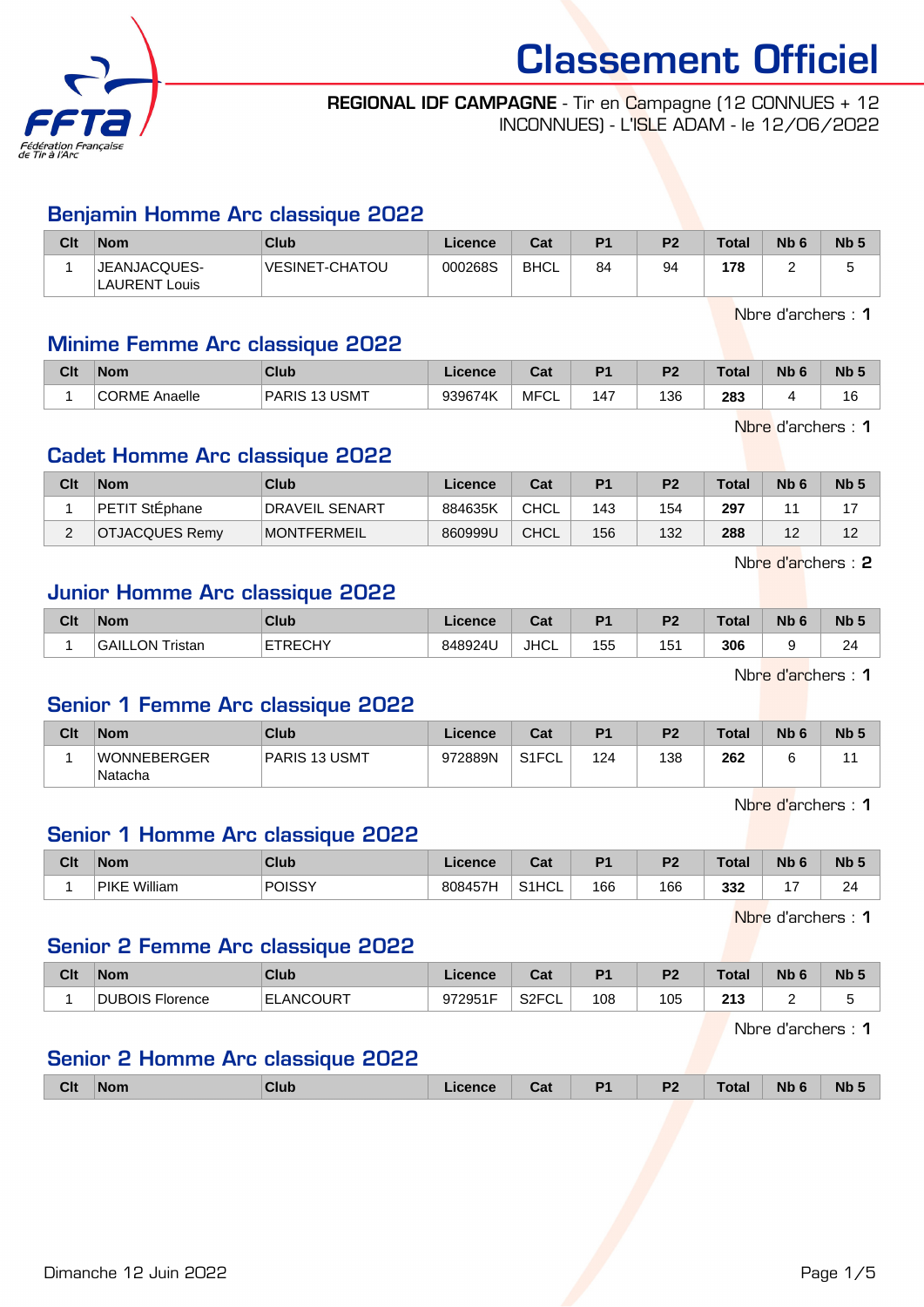

#### REGIONAL IDF CAMPAGNE - Tir en Campagne (12 CONNUES + 12 INCONNUES) - L'ISLE ADAM - le 12/06/2022

# Senior 2 Homme Arc classique 2022 (Suite)

| Clt            | <b>Nom</b>               | Club                                     | Licence | Cat                | <b>P1</b> | P <sub>2</sub> | <b>Total</b> | Nb <sub>6</sub> | Nb <sub>5</sub> |
|----------------|--------------------------|------------------------------------------|---------|--------------------|-----------|----------------|--------------|-----------------|-----------------|
|                | <b>DELMAS Denis</b>      | <b>FONTENAY S/BOIS 1ER</b><br><b>CIE</b> | 219968W | S <sub>2</sub> HCL | 145       | 171            | 316          | 12              | 19              |
| 2              | CORME Frederic           | <b>PARIS 13 USMT</b>                     | 202102B | S <sub>2</sub> HCL | 145       | 150            | 295          | 9               | 16              |
| 3              | <b>NORMAND Benoit</b>    | <b>ISSY LES MOULINEAUX</b>               | 936780P | S <sub>2</sub> HCL | 143       | 151            | 294          | 6               | 20              |
| $\overline{4}$ | <b>DROUIN Jeanclaude</b> | <b>NEUILLY SUR MARNE</b>                 | 304698U | S <sub>2</sub> HCL | 143       | 140            | 283          |                 | 19              |
| 5              | <b>LAURENT Yves</b>      | <b>VESINET-CHATOU</b>                    | 253115A | S <sub>2</sub> HCL | 102       | 113            | 215          | 3               | 11              |
| 6              | <b>OTJACQUES Olivier</b> | <b>MONTFERMEIL</b>                       | 861960N | S <sub>2</sub> HCL | 108       | 105            | 213          |                 | 6               |

Nbre d'archers : 6

#### Senior 3 Femme Arc classique 2022

| Clt | <b>Nom</b>    | Club                                 | Licence | Cat   | P <sub>1</sub> | P <sub>2</sub> | <b>Total</b> | N <sub>b</sub> 6 | N <sub>b</sub> |
|-----|---------------|--------------------------------------|---------|-------|----------------|----------------|--------------|------------------|----------------|
|     | SEGONDI Odile | SCEAUX-FONTENAY-<br><b>AUX-ROSES</b> | 636010R | S3FCL | 106            | 97             | 203          |                  |                |

Nbre d'archers : 1

#### Senior 3 Homme Arc classique 2022

| Clt | <b>Nom</b>             | Club                                     | Licence | Cat   | P <sub>1</sub> | P <sub>2</sub> | <b>Total</b> | N <sub>b</sub> 6 | Nb <sub>5</sub> |
|-----|------------------------|------------------------------------------|---------|-------|----------------|----------------|--------------|------------------|-----------------|
|     | LIBERT Eric            | <b>SAINT GERMAIN SUR</b><br><b>MORIN</b> | 762382B | S3HCL | 170            | 151            | 321          |                  | 27              |
|     | <b>JEANNEY Martial</b> | <b>IMONTFERMEIL</b>                      | 079586G | S3HCL | 157            | 143            | 300          | 10               | 20              |
| 3   | PRIEUR Jean-Marc       | <b>VIARMES</b>                           | 748142Y | S3HCL | 115            | 110            | 225          |                  | 9               |

Nbre d'archers : 3

# Junior Femme Arc à poulies 2022

| Clt | <b>Nom</b>             | <b>Club</b>                             | ∟icence | ◠∼<br>ual   | D <sub>1</sub> | D <sub>2</sub> | Total | Nb                         | <b>N<sub>b</sub></b> |
|-----|------------------------|-----------------------------------------|---------|-------------|----------------|----------------|-------|----------------------------|----------------------|
|     | <b>DROUIN Kristell</b> | <b>SUR MARNE</b><br>INEUILL .<br>$\vee$ | 835890B | <b>JFCO</b> | 168            | 158            | 326   | $\overline{ }$<br><b>U</b> | $\sim$<br>--         |

Nbre d'archers : 1

#### Junior Homme Arc à poulies 2022

| Clt | <b>Nom</b>                   | Club           | Licence | $R_{\rm{eff}}$<br>⊍ou | D4  | D0  | <b>Total</b> | <b>Nb</b>      | N <sub>b</sub> 5 |
|-----|------------------------------|----------------|---------|-----------------------|-----|-----|--------------|----------------|------------------|
|     | <b>BROUILLE</b><br>' E Dylan | <b>WINGLES</b> | 728171R | <b>JHCO</b>           | 185 | 169 | 354          | ാവ<br>20<br>__ | 14               |

Nbre d'archers : 1

# Senior 1 Femme Arc à poulies 2022

| Clt | <b>Nom</b>     | Club             | Licence | Cat                | P <sub>1</sub> | P <sub>2</sub> | <b>Total</b> | N <sub>b</sub> <sub>6</sub> | Nb <sub>3</sub> |
|-----|----------------|------------------|---------|--------------------|----------------|----------------|--------------|-----------------------------|-----------------|
|     | ROULIN Cynthia | ROSNY S/BOIS CSL | 641253P | S <sub>1</sub> FCO | 184            | 179            | 363          | 28                          | 23              |
|     | ULDRY Dorothee | <b>ESBLY</b>     | 420360N | S <sub>1</sub> FCO | 165            | 166            | 331          | $\vert 4$                   | 25              |

Nbre d'archers : 2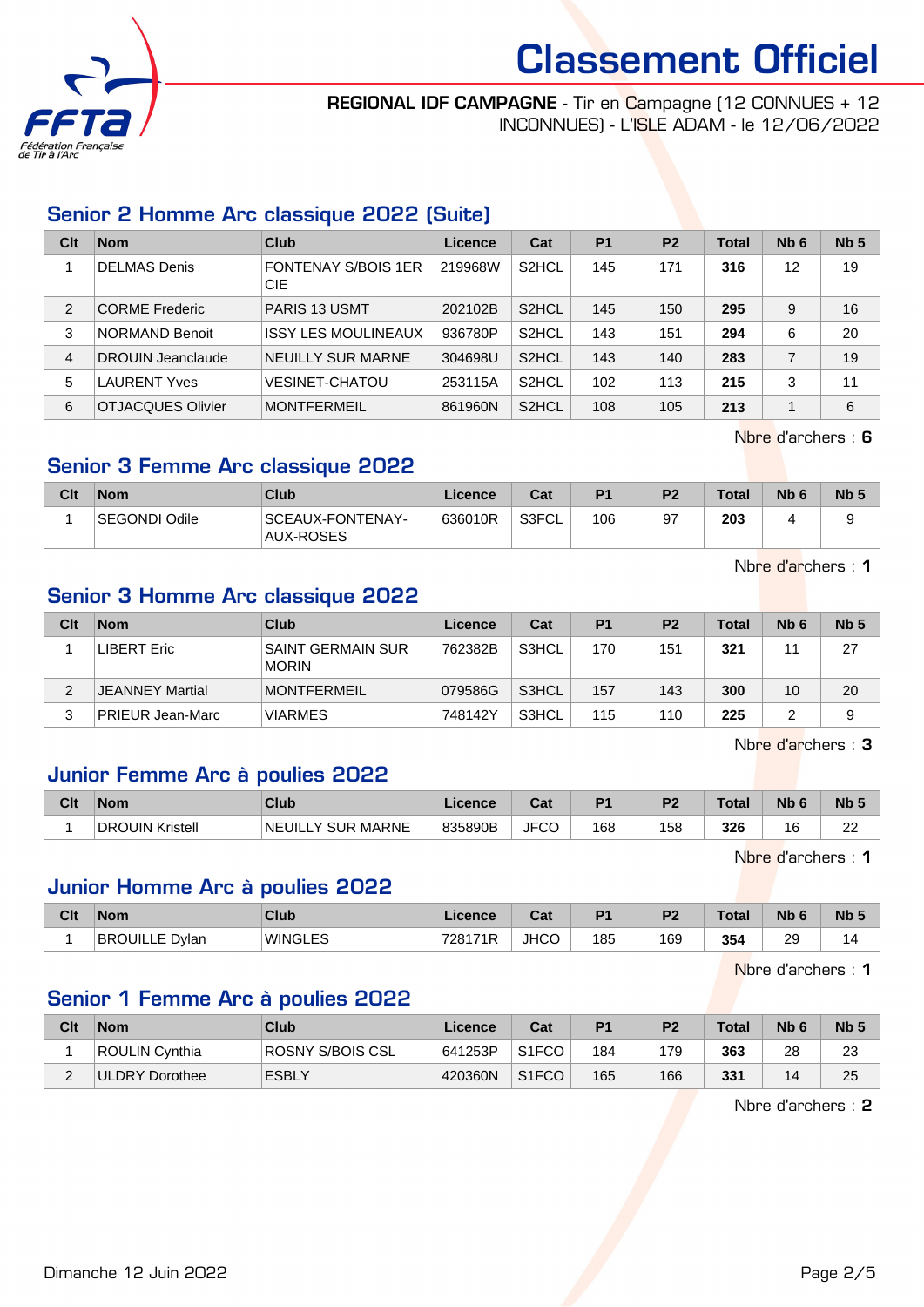

#### REGIONAL IDF CAMPAGNE - Tir en Campagne (12 CONNUES + 12 INCONNUES) - L'ISLE ADAM - le 12/06/2022

# Senior 1 Homme Arc à poulies 2022

| Clt    | <b>Nom</b>       | Club             | Licence | Cat                | P <sub>1</sub> | P <sub>2</sub> | <b>Total</b> | N <sub>b</sub> 6 | Nb: |
|--------|------------------|------------------|---------|--------------------|----------------|----------------|--------------|------------------|-----|
|        | SOLIGNAC Hugo    | ROSNY S/BOIS CSL | 721042S | S <sub>1</sub> HCO | 183            | 193            | 376          | 29               | 30  |
| $\sim$ | HADJADJ Jonathan | <b>SARCELLES</b> | 680178Z | S <sub>1</sub> HCO | 171            | 173            | 344          | 20               | 24  |

Nbre d'archers : 2

#### Senior 2 Femme Arc à poulies 2022

| Clt | <b>Nom</b>       | Club              | Licence | Cat                | P <sub>1</sub> | P <sub>2</sub> | <b>Total</b> | N <sub>b</sub> 6 | N <sub>b</sub> <sub>5</sub> |
|-----|------------------|-------------------|---------|--------------------|----------------|----------------|--------------|------------------|-----------------------------|
|     | DROUIN Veronique | NEUILLY SUR MARNE | 279418R | S <sub>2</sub> FCO | 175            | 176            | 351          | ົ<br>ے           | 24                          |
| ⌒   | HENRIET Celine   | <b>VIARMES</b>    | 910874F | S <sub>2</sub> FCO | 148            | 155            | 303          | 10               | 14                          |

Nbre d'archers : 2

# Senior 2 Homme Arc à poulies 2022

| Clt            | <b>Nom</b>                | Club                             | Licence | Cat                            | <b>P1</b> | P <sub>2</sub> | <b>Total</b> | Nb <sub>6</sub> | Nb <sub>5</sub> |
|----------------|---------------------------|----------------------------------|---------|--------------------------------|-----------|----------------|--------------|-----------------|-----------------|
|                | <b>AUBE Emmanuel</b>      | ROSNY S/BOIS CSL                 | 639741W | S <sub>2</sub> HCO             | 193       | 190            | 383          | 19              | 12              |
| $\overline{2}$ | <b>MARTINEZ Laurent</b>   | STE GENEVIEVE DES<br><b>BOIS</b> | 689932B | S <sub>2</sub> HCO             | 189       | 188            | 377          | 33              | 26              |
| 3              | <b>LARHANT Pascal</b>     | <b>VILLEJUIF</b>                 | 677730N | S <sub>2</sub> H <sub>CO</sub> | 192       | 184            | 376          | 37              | 22              |
| 4              | COUZI Didier              | <b>BUC</b>                       | 887109Z | S <sub>2</sub> H <sub>CO</sub> | 174       | 156            | 330          | 16              | 20              |
| 5              | <b>LECLAIRE Thierry</b>   | <b>ESBLY</b>                     | 707446N | S <sub>2</sub> H <sub>CO</sub> | 153       | 170            | 323          | 15              | 19              |
| 6              | <b>VOHLGEMUTH Thierry</b> | <b>VIARMES</b>                   | 943791K | S <sub>2</sub> HCO             | 146       | 163            | 309          | 10              | 17              |

Nbre d'archers : 6

## Senior 3 Femme Arc à poulies 2022

| Clt | <b>Nom</b>              | Club          | Licence | ີາ<br>uai   | D <sub>4</sub> | D.                                    | Total | Nb 6     | <b>Nb</b> |
|-----|-------------------------|---------------|---------|-------------|----------------|---------------------------------------|-------|----------|-----------|
|     | <b>SAUBION Violette</b> | <b>ANTONY</b> | 423189N | S3FCO<br>◡◡ | 180            | $\cdot$ $\rightarrow$ $\cdot$<br>. 74 | 354   | 1 C<br>v | 29        |

Nbre d'archers : 1

# Senior 3 Homme Arc à poulies 2022

| Clt | <b>Nom</b>               | Club               | Licence | Cat   | <b>P1</b> | P <sub>2</sub> | Total | Nb <sub>6</sub> | Nb <sub>5</sub> |
|-----|--------------------------|--------------------|---------|-------|-----------|----------------|-------|-----------------|-----------------|
|     | <b>PIKE Martin</b>       | <b>POISSY</b>      | 823222G | S3HCO | 187       | 180            | 367   | 25              | 30              |
| 2   | <b>SAUBION Dominique</b> | <b>ANTONY</b>      | 433694G | S3HCO | 181       | 186            | 367   | 25              | 29              |
| 3   | <b>BAUDRY Andre</b>      | VIARMES            | 012012G | S3HCO | 185       | 181            | 366   | 29              | 22              |
| 4   | <b>DEVIN Michel</b>      | <b>SARCELLES</b>   | 103707A | S3HCO | 182       | 184            | 366   | 28              | 25              |
| 5   | NEUVEUX Joel             | <b>RAMBOUILLET</b> | 629602A | S3HCO | 179       | 167            | 346   | 20              | 24              |
| 6   | LE GOFF Rene             | DRAVEIL SENART     | 387067A | S3HCO | 167       | 173            | 340   | 22              | 20              |
|     | <b>JALUZOT Didier</b>    | <b>ETRECHY</b>     | 380124D | S3HCO | 178       | 148            | 326   | 15              | 22              |

Nbre d'archers : 7

#### Senior 1 Femme Bare Bow 2022

|  | <b>Clt</b> | <b>Nom</b> | Club | icence | <b>Tak</b><br>ual | D <sub>1</sub><br>. . | D <sub>2</sub><br>$\sim$ | Total | <b>Nb</b> | <b>Nb</b> |
|--|------------|------------|------|--------|-------------------|-----------------------|--------------------------|-------|-----------|-----------|
|--|------------|------------|------|--------|-------------------|-----------------------|--------------------------|-------|-----------|-----------|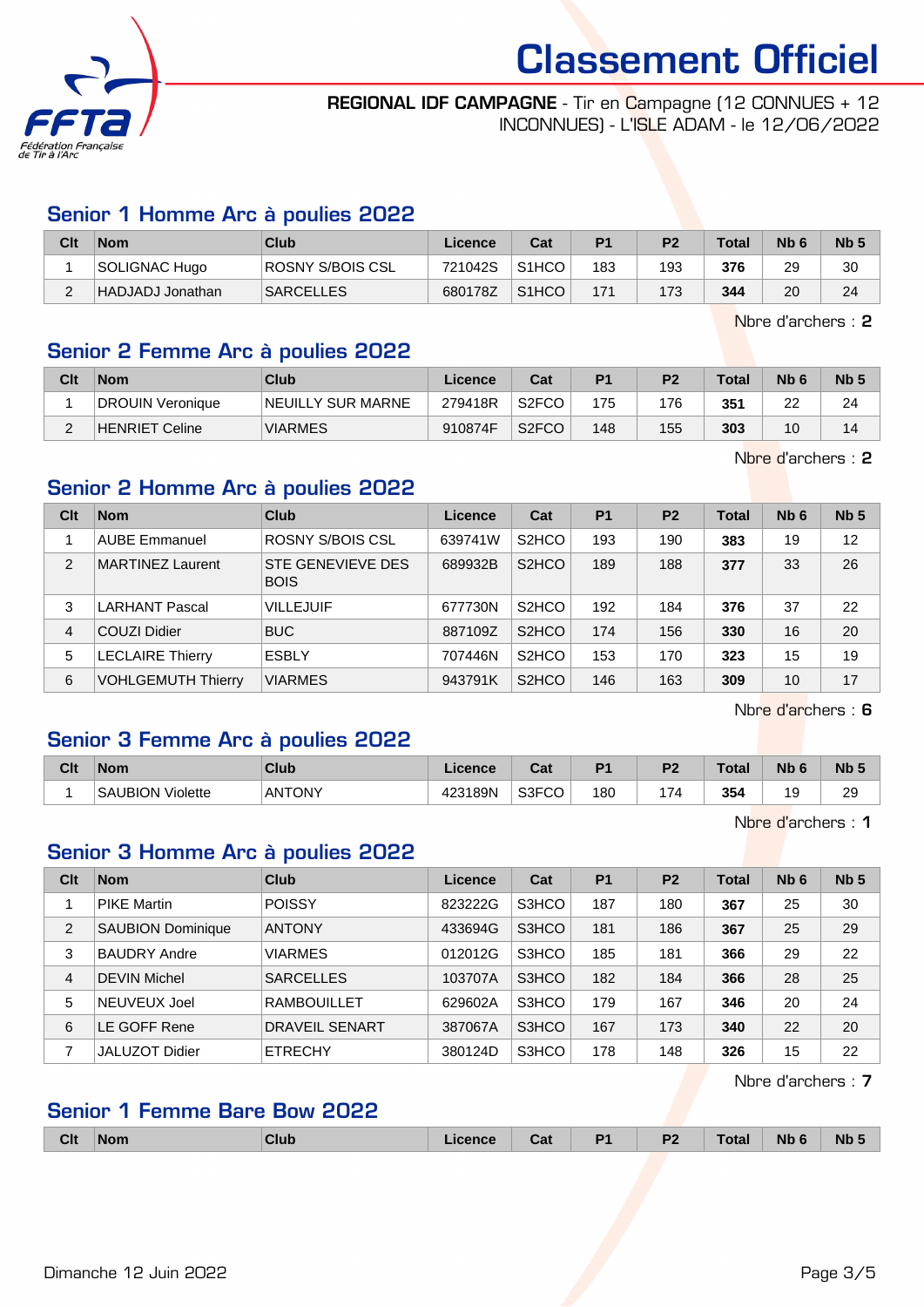

#### REGIONAL IDF CAMPAGNE - Tir en Campagne (12 CONNUES + 12 INCONNUES) - L'ISLE ADAM - le 12/06/2022

#### Senior 1 Femme Bare Bow 2022 (Suite)

| Clt | <b>Nom</b>              | <b>Club</b>                          | Licence | <b>That</b><br>⊍a | D <sub>4</sub> | D0  | Total <sub>z</sub> | <b>Nb</b> | N <sub>b</sub> 5 |
|-----|-------------------------|--------------------------------------|---------|-------------------|----------------|-----|--------------------|-----------|------------------|
|     | <b>GUEN Marie</b><br>-- | <b>USMT</b><br><b>PARIS</b><br>- 1 2 | 006823S | S1FBB             | מפו<br>"       | 4′، | 263                |           |                  |

Nbre d'archers : 1

#### Senior 2 Femme Bare Bow 2022

| Clt | Nom                       | <b>Club</b>      | <b>Licence</b> | va.                | P <sub>1</sub> | P <sub>2</sub> | Total | Nb | <b>N<sub>b</sub></b> |
|-----|---------------------------|------------------|----------------|--------------------|----------------|----------------|-------|----|----------------------|
|     | <b>GERARDIN Veronique</b> | AULNAY SOUS BOIS | 847074H        | S <sub>2</sub> FBB | 07             | 102            | 189   |    |                      |

Nbre d'archers : 1

# Senior 2 Homme Bare Bow 2022

| Clt | <b>Nom</b>             | Club             | Licence | Cat                | P <sub>1</sub> | P <sub>2</sub> | <b>Total</b> | N <sub>b</sub> 6 | Nb <sub>5</sub> |
|-----|------------------------|------------------|---------|--------------------|----------------|----------------|--------------|------------------|-----------------|
|     | <b>GAILLON Laurent</b> | <b>ETRECHY</b>   | 669943Z | S <sub>2</sub> HBB | 140            | 135            | 275          | 10               | 14              |
|     | PILON Simon            | BUSSY ST GEORGES | 689963K | S <sub>2</sub> HBB | 126            | 141            | 267          | $\cdot$          | 13              |
|     | BAQUET Bruno           | <b>GAGNY</b>     | 864841V | S <sub>2</sub> HBB | 97             | 110            | 207          |                  | 9               |

Nbre d'archers : 3

#### Senior 3 Femme Bare Bow 2022

| Clt | <b>Nom</b>          | <b>Club</b> | Licence | ∩~∙<br>υa | D4        | DC. | Tota          | <b>N<sub>b</sub></b> | N <sub>b</sub> |
|-----|---------------------|-------------|---------|-----------|-----------|-----|---------------|----------------------|----------------|
|     | BARRAULT Marie Line | ANTONY      | 399897W | S3FBB     | 98<br>- - | 89  | 187<br>$\sim$ |                      |                |

Nbre d'archers : 1

# Senior 3 Homme Bare Bow 2022

| Clt | <b>Nom</b>               | <b>Club</b>                      | Licence | Cat   | P <sub>1</sub> | P <sub>2</sub> | <b>Total</b> | N <sub>b</sub> 6 | Nb <sub>5</sub> |
|-----|--------------------------|----------------------------------|---------|-------|----------------|----------------|--------------|------------------|-----------------|
|     | <b>GARAU Patrick</b>     | <b>GAGNY</b>                     | 690501V | S3HBB | 149            | 144            | 293          |                  | 14              |
| 2   | <b>DELMOTTE Didier</b>   | <b>POISSY</b>                    | 386891J | S3HBB | 135            | 123            | 258          | 5                | 14              |
| 3   | <b>JORGE Georges</b>     | STE GENEVIEVE DES<br><b>BOIS</b> | 456413B | S3HBB | 128            | 94             | 222          |                  | 11              |
| 4   | <b>RECHAUSSAT Daniel</b> | <b>CHATENAY MALABRY</b>          | 728793S | S3HBB | 114            | 105            | 219          | 2                | 3               |

Nbre d'archers : 4

# Scratch Femme Longbow 2022

| Clt      | <b>Nom</b>     | Club                | Licence | Cat                            | P <sub>1</sub> | P <sub>2</sub> | <b>Total</b> | N <sub>b</sub> 6 | Nb <sub>5</sub> |
|----------|----------------|---------------------|---------|--------------------------------|----------------|----------------|--------------|------------------|-----------------|
|          | DAVID Chantale | <b>ANTONY</b>       | 788114W | S3FAD                          | 120            | 105            | 225          |                  | 10<br>ے ا       |
| <u>_</u> | DUCREUX Sylvie | LE PLESSIS ROBINSON | 747633V | S <sub>2</sub> F <sub>AD</sub> | 68             | 59             | 127          |                  |                 |

Nbre d'archers : 2

#### Scratch Homme Longbow 2022

| Clt | <b>Nom</b>          | Club             | Licence | Cat                | <b>P1</b> | P <sub>2</sub> | <b>Total</b> | Nb <sub>6</sub> | N <sub>b</sub> |
|-----|---------------------|------------------|---------|--------------------|-----------|----------------|--------------|-----------------|----------------|
|     | <b>COHIC Didier</b> | 'CREGY LES MEAUX | 754911F | S <sub>2</sub> HAD | 126       | 126            | 252          |                 |                |
| -   | FARNOUX Jean-Claude | POISSY           | 596766J | S3HAD              | 122       | 127            | 249          |                 |                |